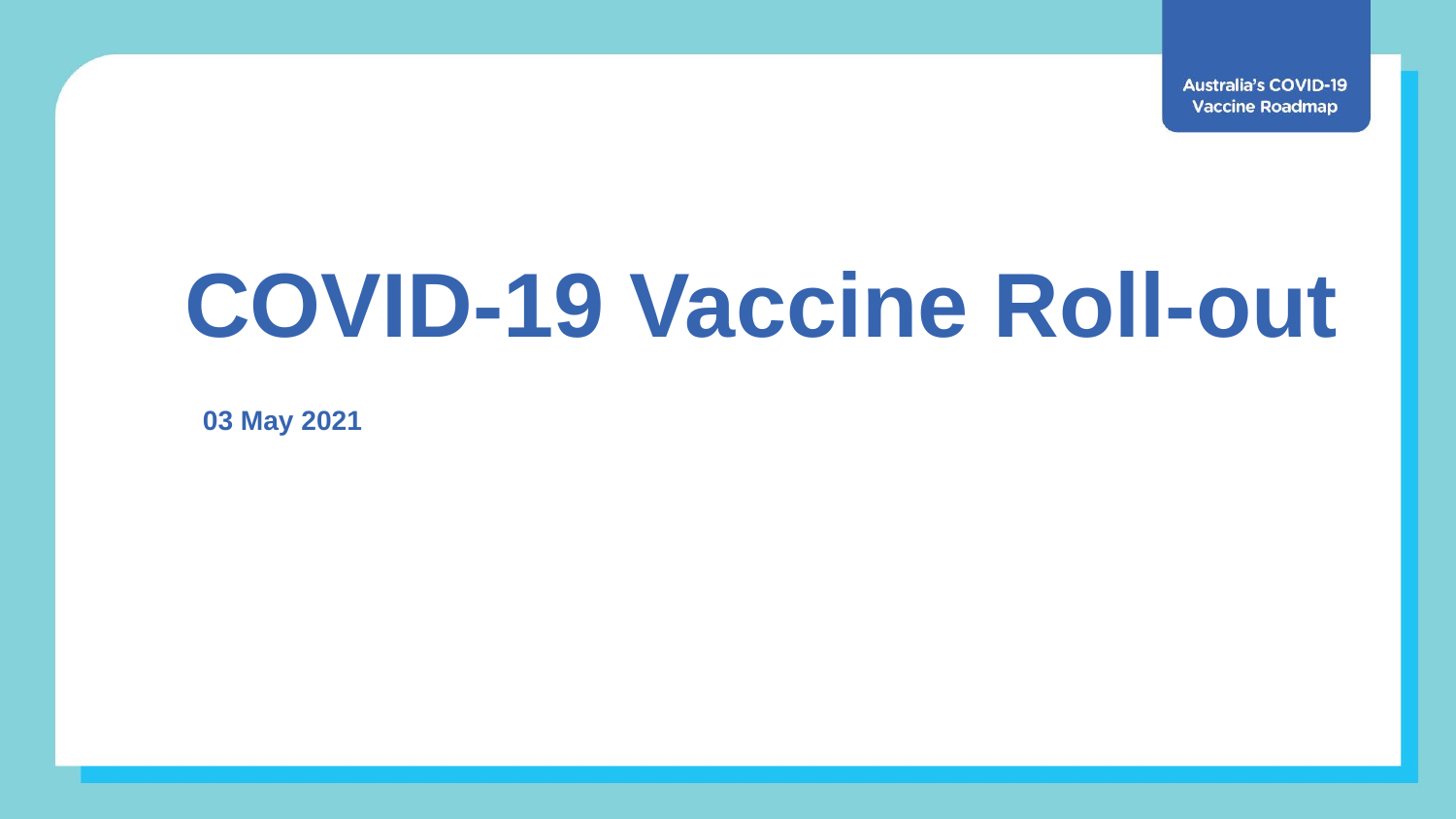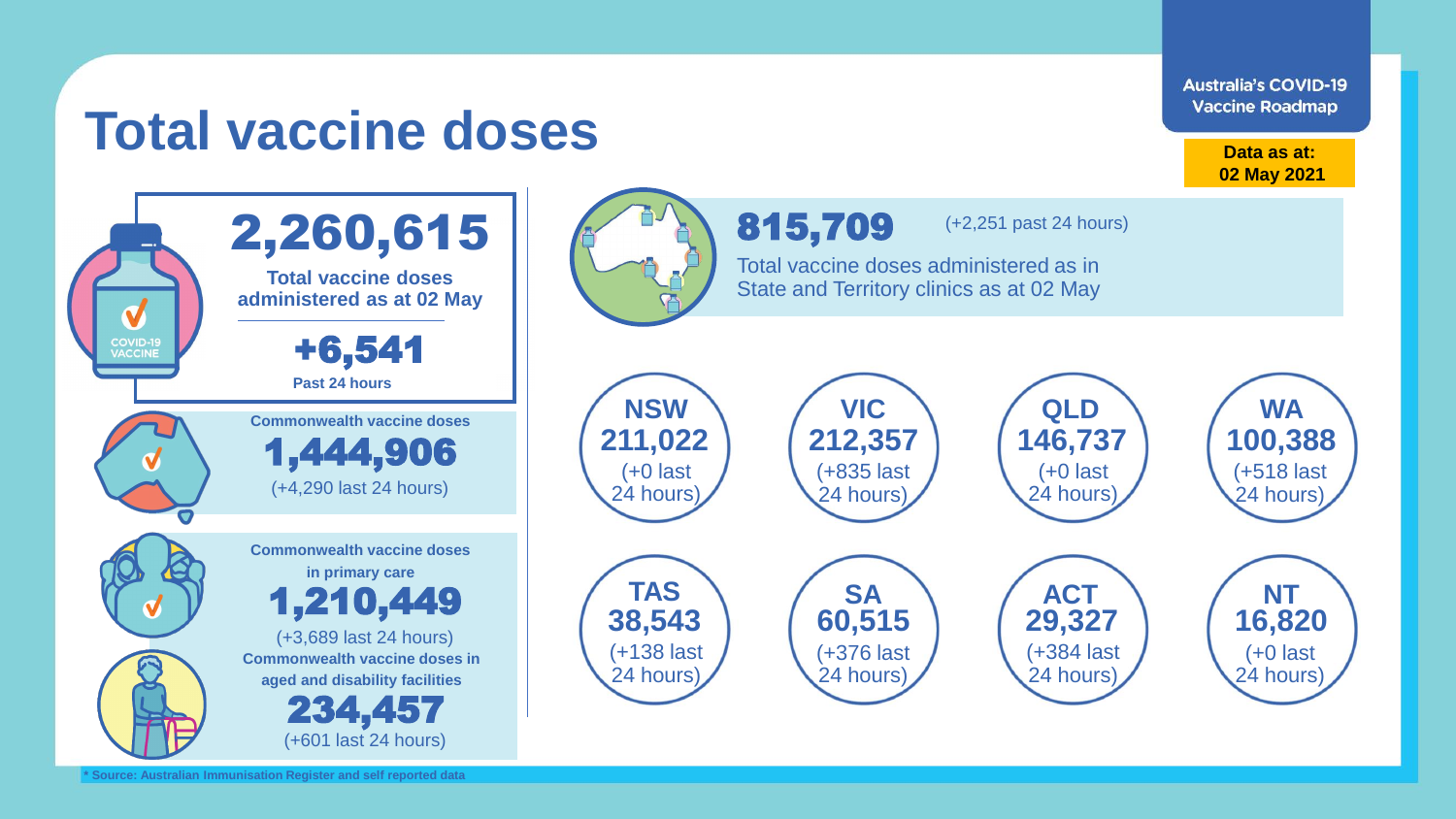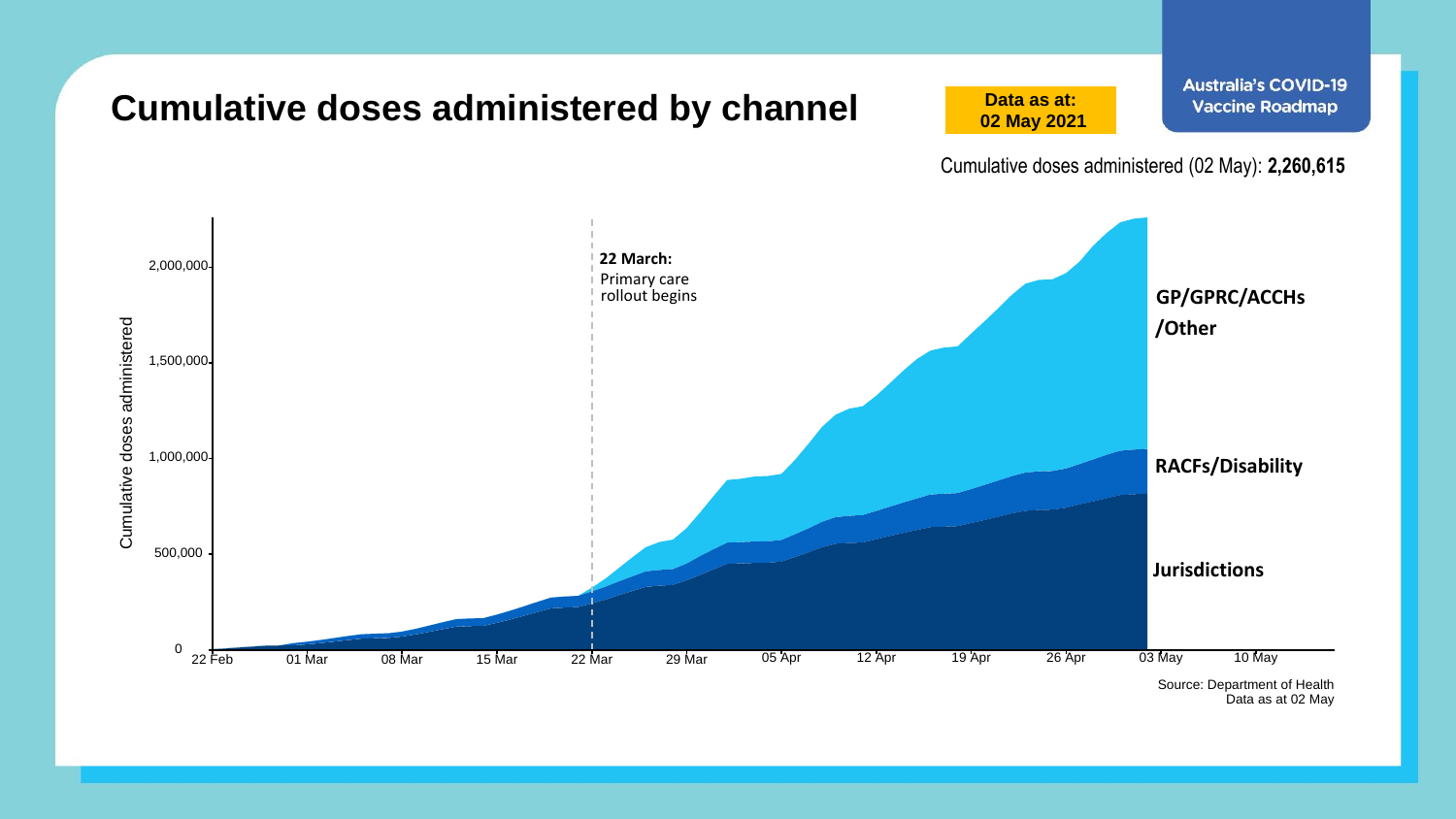### **International comparisons at equivalent stages of rollout**

**Data as at: 02 May 2021** **Australia's COVID-19 Vaccine Roadmap** 

Cumulative doses administered (02 May): **2,260,615**



Source: Department of Health (Australia), Our World in Data (international) Latest data: 02 May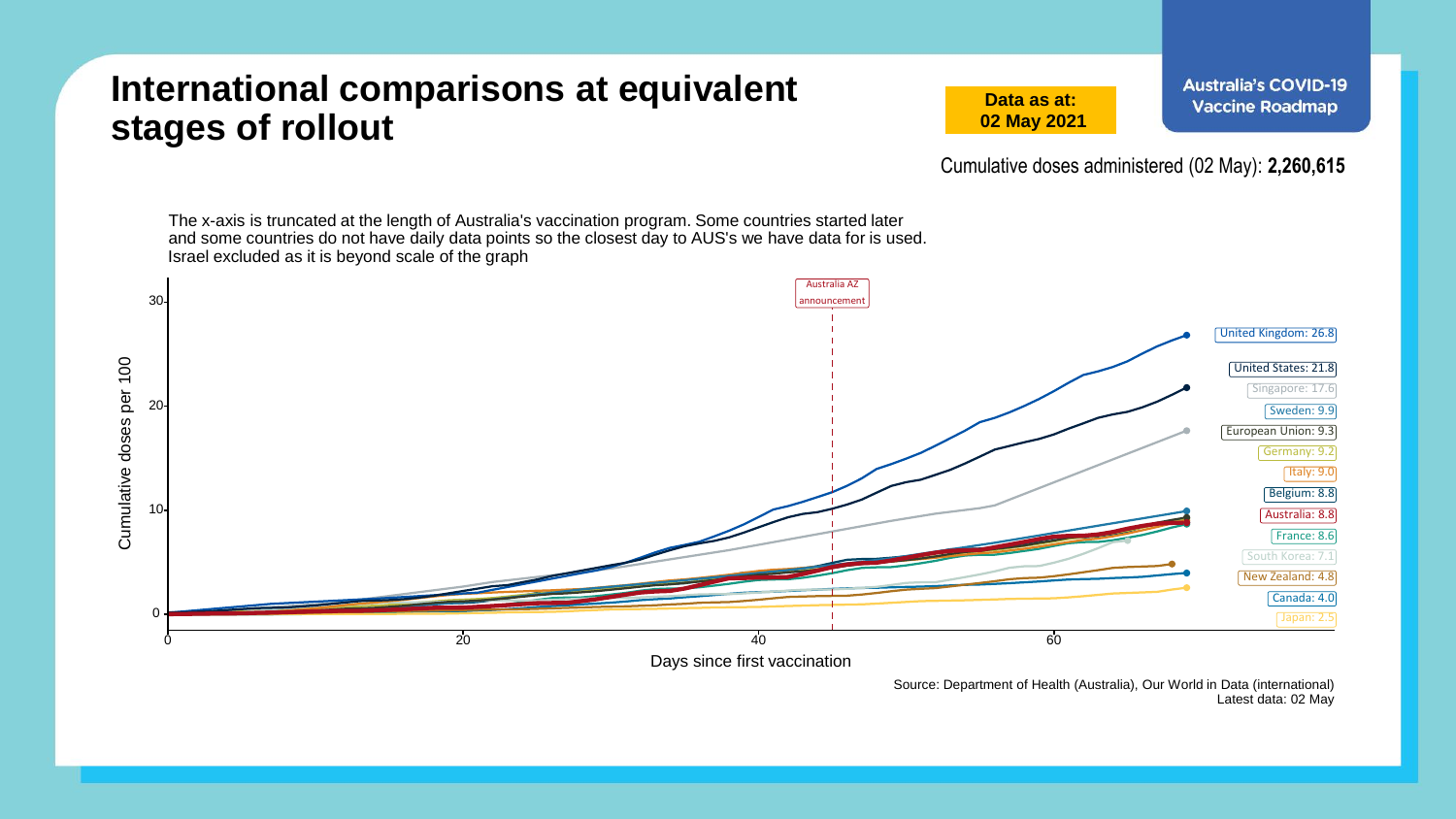### **Commonwealth aged care doses administered**

**Data as at: Data as at: 18 Apr 2021 02 May 2021**

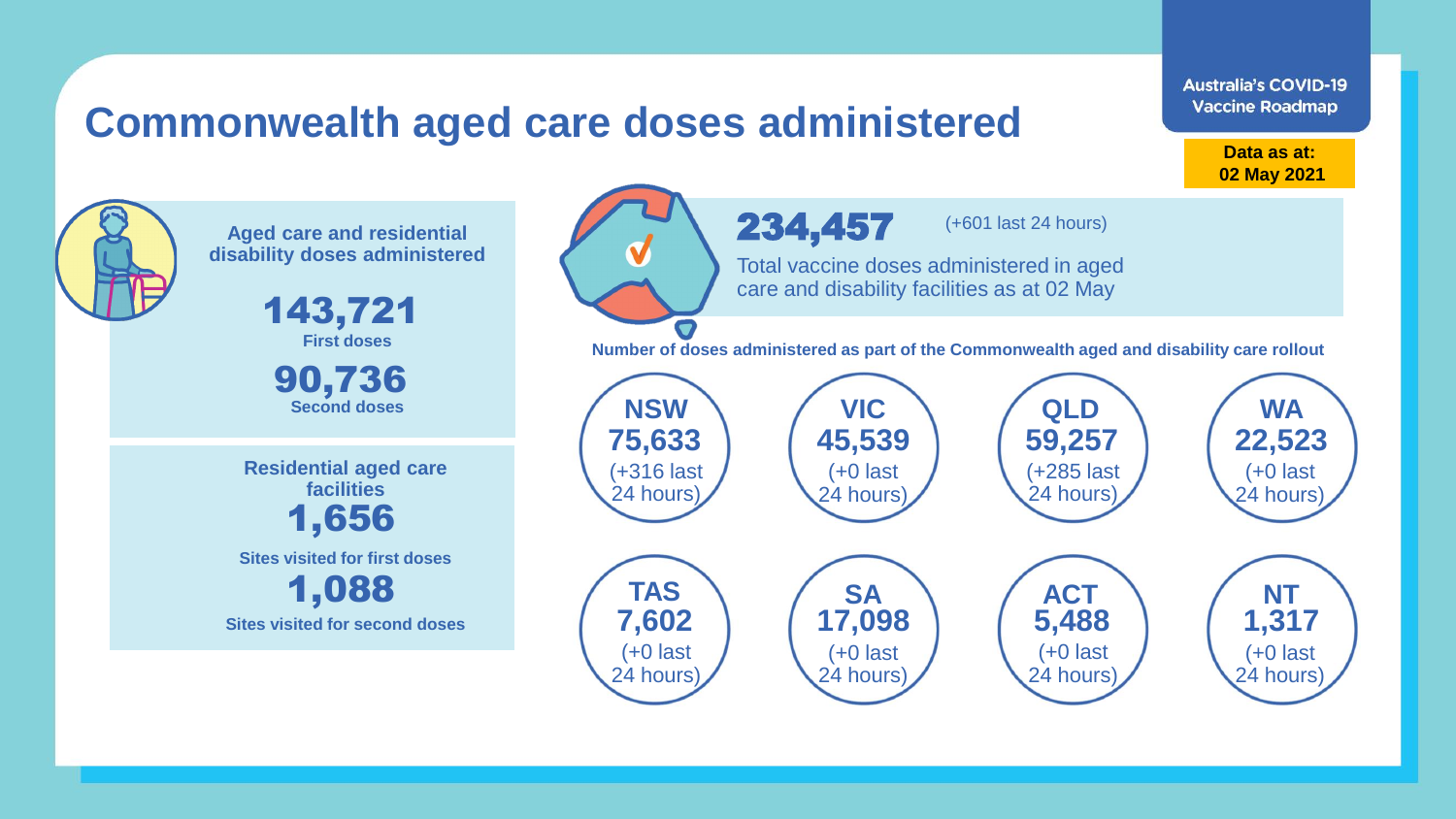

\* Updated weekly